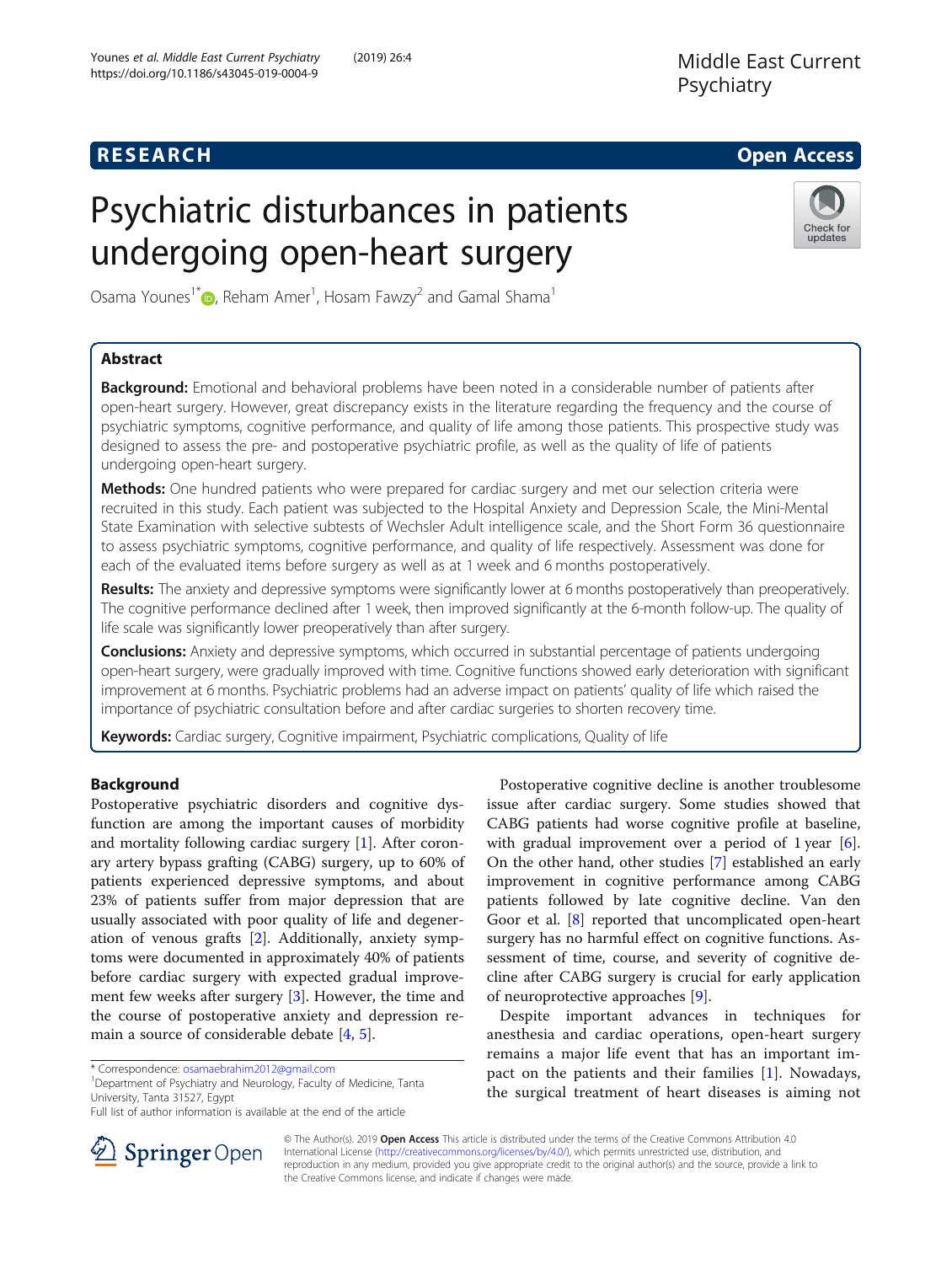only to alleviate patients' symptoms but also to improve quality of life (QOL) and increased survival rate after surgery [\[10](#page-6-0)].

The objective of this prospective study is to evaluate the psychiatric symptoms, cognitive profile, and QOL before and after cardiac surgery in 100 patients undergoing open-heart surgery with short-term follow-up. Additionally, the study assessed the different predictors affecting the above-mentioned items.

## Methods

This prospective study was carried out at Neuropsychiatry and Cardiothoracic Surgery Departments in Tanta University Hospital from October 2016 to November 2017 after approval of the institutional ethical committee. One hundred patients, who were prepared for openheart surgery, were recruited in this study. Inclusion criteria involved cases between 18 and 65 years who have completed more than 6 years of education (to be able to participate in the psychological evaluation). Patients were excluded if they did not meet the inclusion criteria or if they suffered from any history of previous/current psychiatric, neurological, and/or serious metabolic disorders that could affect their cognitive functions.

After obtaining an informed consent, all patients were subjected to full psychiatric history, mental state examination, and physical and neurological evaluations. Laboratory works (complete blood count, serum urea, serum creatinine level, liver function test) were done preoperatively to exclude patients who have serious metabolic disorders that might affect the sensorium.

Psychiatric assessment included Hospital Anxiety and Depression Scale (HADS) and psychometric tests. Each item was evaluated preoperatively (within 48 h prior to surgery) and postoperatively (at 1 week and 6 months after operation). The Arabic form of HADS was used to identify and rate symptoms of anxiety and depression [[11,](#page-6-0) [12](#page-6-0)]. Comprehensive psychometric tests were done for measuring global cognition using the Arabic form of the Mini-Mental State Examination (MMSE) [\[13,](#page-6-0) [14](#page-6-0)]. The cognitive domains (attention/psychomotor speed, verbal memory, and visuospatial memory) were assessed by selective subtests of Wechsler Adult Intelligence Scale (WAIS-IV) "Digit span, Arithmetic, Digit symbol and Block design tests" in its Arabic form [[15\]](#page-6-0). The Arabic form of the Short Form 36 questionnaire (SF-36) was used for quantitative assessment of health-related quality of life (HRQOL) [\[16,](#page-6-0) [17\]](#page-6-0). The SF-36 questionnaire yields an eight-scale multi-item profile of physical and mental health domains (general health, bodily pain, physical functioning, role physical, vitality, social functioning, and role emotional and mental health).

Additionally, the effect of certain patient-related factors (age, sex, habits, and comorbidities) and surgeryrelated factors (type of surgery, ischemic time, intensive care unit-length of stay, total bypass time and postoperative delirium) on outcomes were also analyzed.

## Statistical analysis

Data were analyzed using Statistical Program for Social Science (SPSS) version 20.0, IBM, Armonk, NY, USA. Quantitative data were expressed as mean ± standard deviation (SD). Qualitative data were expressed as frequency and percentage. A one-way analysis of variance (ANOVA) was used for comparison among different time points. Pearson's correlation coefficient  $(r)$  test was used for correlating data.

## Results

Of the total participants  $(n = 100)$  in the study (Table 1), 54 (54%) were male and 46 (46%) were female. The mean age of this study was  $46.7 \pm 12.1$ years. Most of the patients (83%) were smoker, and 17% were non-smoker. Regarding preoperative comorbidities in the studied patients, 31% were hypertensive and 13% were diabetic. Seventy patients (70%) undergone valve replacement surgery, 27 (27%) had CABG, and 3 (3%) had combined CABG and valve surgery. During the surgery, the mean intra-operative ischemic time was  $90.23 \pm 28.94$  min, and the mean intra-operative total bypass time was  $132.45 \pm 35.04$  min. The mean intensive care unitlength of stay (ICU-LOS) after surgery was  $4.36 \pm$ 3.26 days, and the number of patients who had postoperative delirium was 22.

Regarding the incidence of anxiety symptoms, 30% of patients had preoperative anxiety symptoms, decreased to 12% at 1 week after surgery, and reached to 6% at 6 months after surgery. The depressive symptoms were encountered among 18% of the patients at the preoperative records, which decreased after surgery to 9% and 6% at 1 week and 6 months respectively.

| Table 1 Demographic and patients' characteristics in the study |  |  |  |  |  |  |  |
|----------------------------------------------------------------|--|--|--|--|--|--|--|
|----------------------------------------------------------------|--|--|--|--|--|--|--|

| Demographic data     | Age                            | Range       | $22 - 65$       |
|----------------------|--------------------------------|-------------|-----------------|
|                      |                                | $Mean + SD$ | $46.7 \pm 12.1$ |
|                      | Sex                            | Male        | 54 (54%)        |
|                      |                                | Female      | 46 (46%)        |
|                      | Special habits                 | Smoker      | 83 (83%)        |
|                      |                                | Non-smoker  | 17 (17%)        |
| Clinical comorbidity | Hypertension                   |             | 31 (31%)        |
|                      | Diabetes mellitus              |             | 13 (13%)        |
|                      | Previous cardiac surgery       |             | 5(5%)           |
| Type of surgery      | Coronary artery bypass surgery |             | 27 (27%)        |
|                      | Valve surgery                  | 70 (70%)    |                 |
|                      | Combined                       |             | 3(3%)           |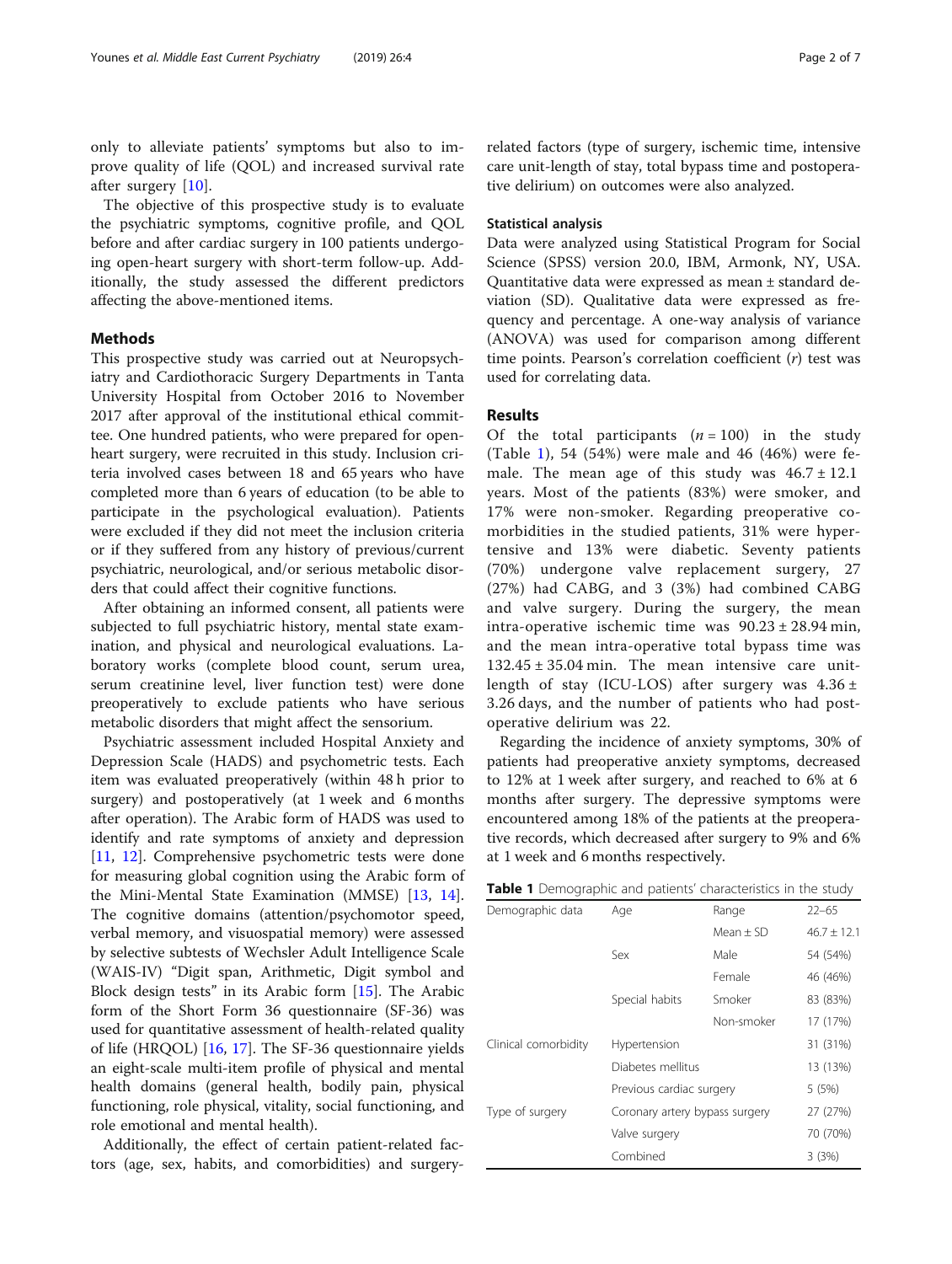When the mean scale values of anxiety were compared through the three phases, there was a statistically significant improvement  $(P < 0.001)$  in these symptoms at the final records as compared to preoperative values (Table 2). However, most of this improvement occurred at the first postoperative week ( $P < 0.006$ ). As regards depressive symptoms, there was a statistically insignificant improvement  $(P < 0.208)$  in the mean values of these symptoms at 1 week after surgery, as compared to preoperative values, with a statistically significant improvement  $(P < 0.012)$  at 6-month record (Table 2).

As regards cognitive performance, there was an insignificant decrease in MMSE score at 1 week postoperatively  $(P < 0.238)$ , which began to improve after 6 months without statistically significant difference  $(P <$ 0.774). The mean values of Digit span, Arithmetic, Digit symbol and Block design tests were significantly lower 1 week after surgery than both preoperatively and after 6 months (Table 2).

The mean value of SF36 showed a statistically significant difference through the different record times. The mean of the eight domains of SF36 was lower preoperatively than 1 week after surgery and after 6 months (Fig. [1](#page-3-0)).

Regarding the effect of different variables on the outcomes (Table [3\)](#page-3-0), age and diabetes mellitus had a statistically significant inverse correlation with anxiety and depressive symptoms. Additionally, hypertension, age, total bypass time, ischemic time, and delirium were significant factors predicting cognitive performance with a statistically significant inverse correlation. The diabetes mellitus and ICUL-LOS had a statistically significant inverse correlation with mental and physical HRQOL (Table [3\)](#page-3-0). Anxiety and depression scales had significant inverse correlations with both physical and mental components of HRQOL (Table [4\)](#page-3-0). Global cognitive functions, as monitored by MMMS, were significantly correlated with both components of the SF-36 questionnaire (Table [4](#page-3-0)).

## **Discussion**

Nowadays, surgeons centered their attention on the physical and mental recovery after operations [\[5](#page-5-0)]. Various studies  $[18]$  $[18]$  $[18]$  have reported that psychiatric problems, particularly depression and anxiety, occur in proportions of patients undergoing cardiovascular surgery.

We reported that anxiety scales showed a significant improvement at the first postoperatively week compared to the preoperative baseline values and continued to improve, though insignificantly, thereafter. Depressive symptoms were statistically significantly improved after 6 months postoperatively when compared to the preoperative value. These results were coinciding with the results of Hoyer et al. [[4\]](#page-5-0) who found that anxiety and depressive symptoms decreased 6 weeks after surgery and remained stable at 6-month follow-up. Petersen et al. [\[5](#page-5-0)] reported comparable results at 6-month follow-up. Conversely, at the first postoperative week, they reported that anxiety symptoms were not changed significantly from the preoperative value, and depression increased significantly when compared with their preoperative baseline values. These debates in the findings of Petersen et al. [[5\]](#page-5-0) may be attributed to their inclusion of older age population (mean age 62 years), which may reflect the effect of age-related changes and the duration of preoperative admission with different timing in obtaining their preoperative value (up to 1 week before surgery). Hernandez-Palazon et al. [\[19](#page-6-0)] emphasized that lengthy preoperative hospital stay demonstrated a greater anxiety score among patients undergoing CABG.

In the current study, 30% of patients had preoperative anxiety symptoms and 18% of patients had preoperative depressive symptoms. This incidence was in the middle of the spectrum reported in the literature for these symptoms that varies from 20 to 35% for anxiety and from 8 to 47% for depression [\[2,](#page-5-0) [20](#page-6-0)]. This wide range among different series could be explained by the use of different methods of diagnosis, several scales for

|                               |                   | Preoperative      | After 1 week     | After 6 months    | F      | P        | P <sub>1</sub> | P <sub>2</sub> | P <sub>3</sub> |
|-------------------------------|-------------------|-------------------|------------------|-------------------|--------|----------|----------------|----------------|----------------|
| HADS scale                    | Anxiety           | $7.99 \pm 4.2$    | $6.55 \pm 3.5$   | $5.92 \pm 2.8$    | 8.453  | $0.001*$ | $0.006*$       | 0.238          | $0.001*$       |
|                               | Depression        | $7.3 \pm 3.3$     | $6.5 \pm 3.2$    | $5.9 \pm 3.1$     | 4.699  | $0.017*$ | 0.208          | 0.430          | $0.012*$       |
| Mini-Mental State Examination |                   | $25.70 \pm 1.46$  | $25.55 \pm 1.81$ | $25.74 \pm 1.613$ | 1.162  | 0.316    | 0.238          | 0.219          | 0.774          |
| WAIS-IV subtests              | Digit symbol test | $38.78 \pm 13.71$ | $33.44 \pm 13.6$ | $40.46 + 14.02$   | 12.143 | $0.001*$ | $0.006*$       | $0.001*$       | 0.391          |
|                               | Forward span      | $7.67 \pm 2.29$   | $6.99 \pm 2.33$  | $7.83 \pm 2.57$   | 4.51   | $0.026*$ | $0.014*$       | $0.006*$       | 0.574          |
|                               | Backward Span     | $5.43 \pm 2.26$   | $4.71 \pm 2.21$  | $5.81 \pm 2.38$   | 5.621  | $0.007*$ | $0.024*$       | $0.003*$       | 0.248          |
|                               | Block design test | $26.11 \pm 8.707$ | $21.58 + 6.4$    | $28.18 + 9.171$   | 11.32  | $0.001*$ | $0.001*$       | $0.001*$       | 0.104          |
|                               | Arithmetic test   | $7.98 \pm 1.583$  | $7.24 + 1.585$   | $7.99 + 1.678$    | 5.687  | $0.012*$ | $0.006*$       | $0.005*$       | 0.875          |

**Table 2** Mean value of psychiatric symptoms and cognitive performance at different time points in the study

F for one-way ANOVA (analysis of variance), P1 comparing preoperative and after 1-week scales, P2 comparing one week and after 6-month scales, P3 comparing preoperative and after 6 months postoperatively

\*Statistically significant at  $P < 0.05$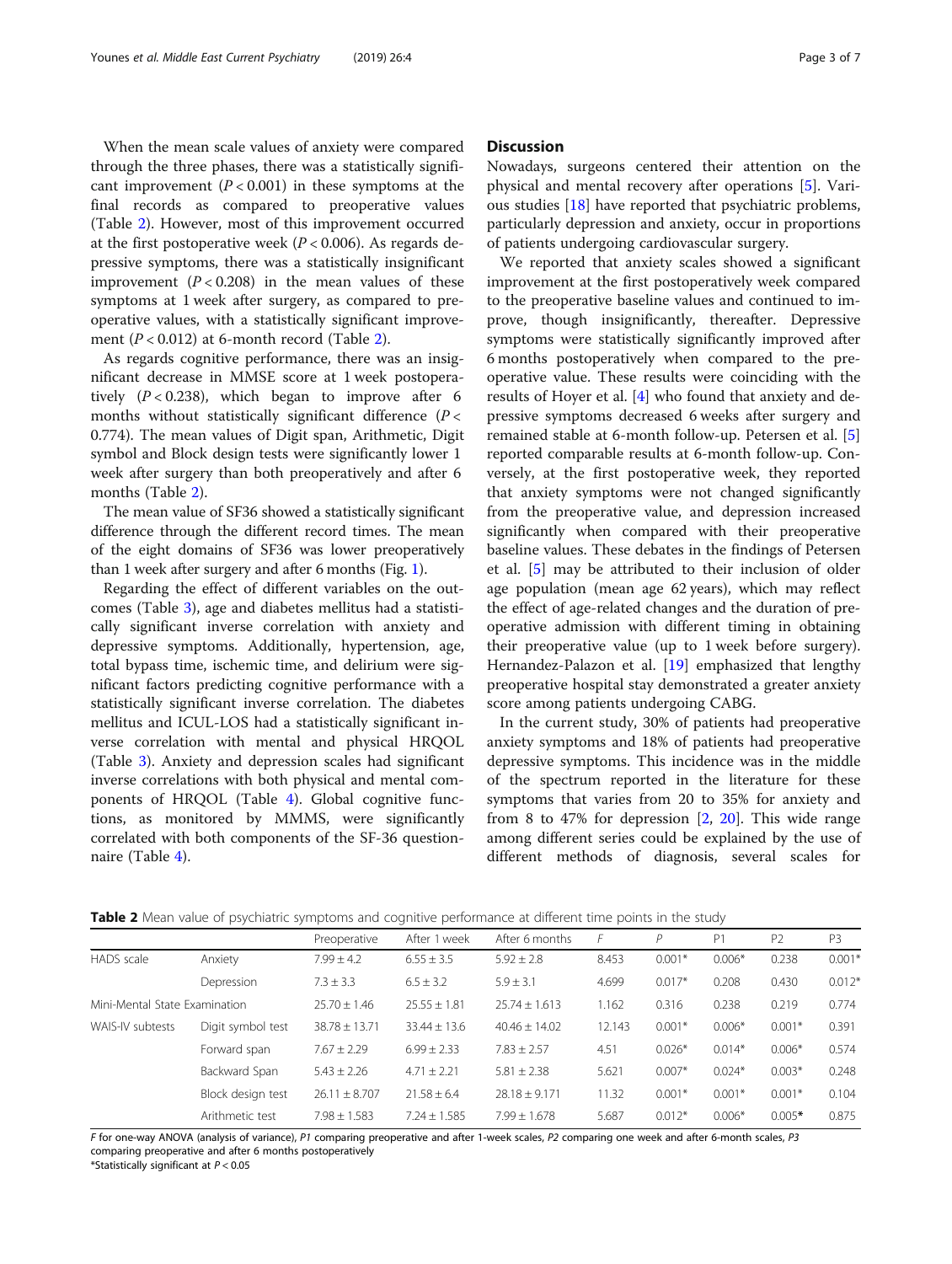<span id="page-3-0"></span>

symptom evaluation, and by the variation in selection criteria and patient characteristics among studies.

As regards factors predicting anxiety and depressive symptoms, in this research, there was no impact of gender on HADS, which agree with the results of Hernandez-Palazon et al. [[19\]](#page-6-0). In contrast, Koivula et al. [[21\]](#page-6-0) observed a higher preoperative anxiety level in women prepared for cardiac surgery. The reason for this variation may be explained by hormonal fluctuation in women. In our work, there was no influence of smoking on HADS scores, and this result was in the same line with Thomsen et al. [[22\]](#page-6-0) who found that smoking might

Table 3 Stepwise linear regression analysis for significant variables affecting final outcomes

|                  | Variable          | OR (95% CI)               | $P$ value |
|------------------|-------------------|---------------------------|-----------|
| HADS depression  | Age               | $0.542(0.291 - 0.954)$    | $0.012*$  |
|                  | Diabetes mellitus | $0.505(0.341 - 0.819)$    | $0.041*$  |
| HADS anxiety     | Age               | $0.569$ $(0.431 - 0.830)$ | $0.024*$  |
|                  | Diabetes mellitus | $0.621(0.258 - 0.921)$    | $0.039*$  |
| Cognition (MMSE) | Hypertension      | $0.546(0.205 - 0.743)$    | $0.043*$  |
|                  | Age               | 2.417 (1.544-6.541)       | $0.014*$  |
|                  | Total bypass time | 2.621 (1.258-8.921)       | $0.029*$  |
|                  | Ischemic time     | 2.418 (1.574-9.623)       | $0.041*$  |
|                  | Delirium          | 2.541 (1.974-7.519)       | $0.001*$  |
| SF-36 (physical) | ICU-LOS           | 1.423 (1.326-4.203)       | $0.001*$  |
|                  | Diabetes mellitus | $0.515(0.146 - 0.829)$    | $0.017*$  |
| SF-36 (mental)   | ICU-LOS           | 1.631 (1.203-2.691)       | $0.002*$  |
|                  | Diabetes mellitus | 1.853 (1.307-7.517)       | $0.044*$  |

\*Statistically significant at  $P < 0.05$ 

affect the wound-healing process without improving anxiety. A significant correlation between HADS Scale and ICU-stay was not observed in our study that coincided with the work of Poole et al. [[23](#page-6-0)]. In contrast, Milton et al. [[24\]](#page-6-0) documented a positive relationship between symptoms of anxiety and depression with the length of ICU stay, but the latter study was on all ICU patients and not only patients with open-heart surgery. In the current study, elderly patients and those with comorbid diabetes mellitus had greater degrees of anxiety and depression. Eng et al. [[25\]](#page-6-0) also documented that patients, who had comorbid diseases, were more prone to psychiatric symptoms which could be attributed to the additional burden of these comorbidities on their health. Aging and comorbid diseases might interrupt the daily activities of the patients and caused them to feel easily fatigued, restless, anxious, and more depressed.

Cardiac patients usually have cardiovascular disease and/or systemic hypertension, which can reduce blood flow to the brain, increase the incidence of brain damage, and affect cognition. Accordingly, it is important to

Table 4 The impact of psychiatric disturbances on HRQOL in the study

| Variables        |            | $SF-36$  |          |          |          |  |  |
|------------------|------------|----------|----------|----------|----------|--|--|
|                  |            | Physical |          | Mental   |          |  |  |
|                  |            | R        |          |          |          |  |  |
| <b>HADS</b>      | Depression | $-0.493$ | $0.010*$ | $-0.745$ | $0.001*$ |  |  |
|                  | Anxiety    | $-0.428$ | $0.015*$ | $-0.695$ | $0.001*$ |  |  |
| Cognition (MMSE) |            | 0.512    | $0.008*$ | 0.812    | $0.001*$ |  |  |

\*Statistically significant at  $P < 0.05$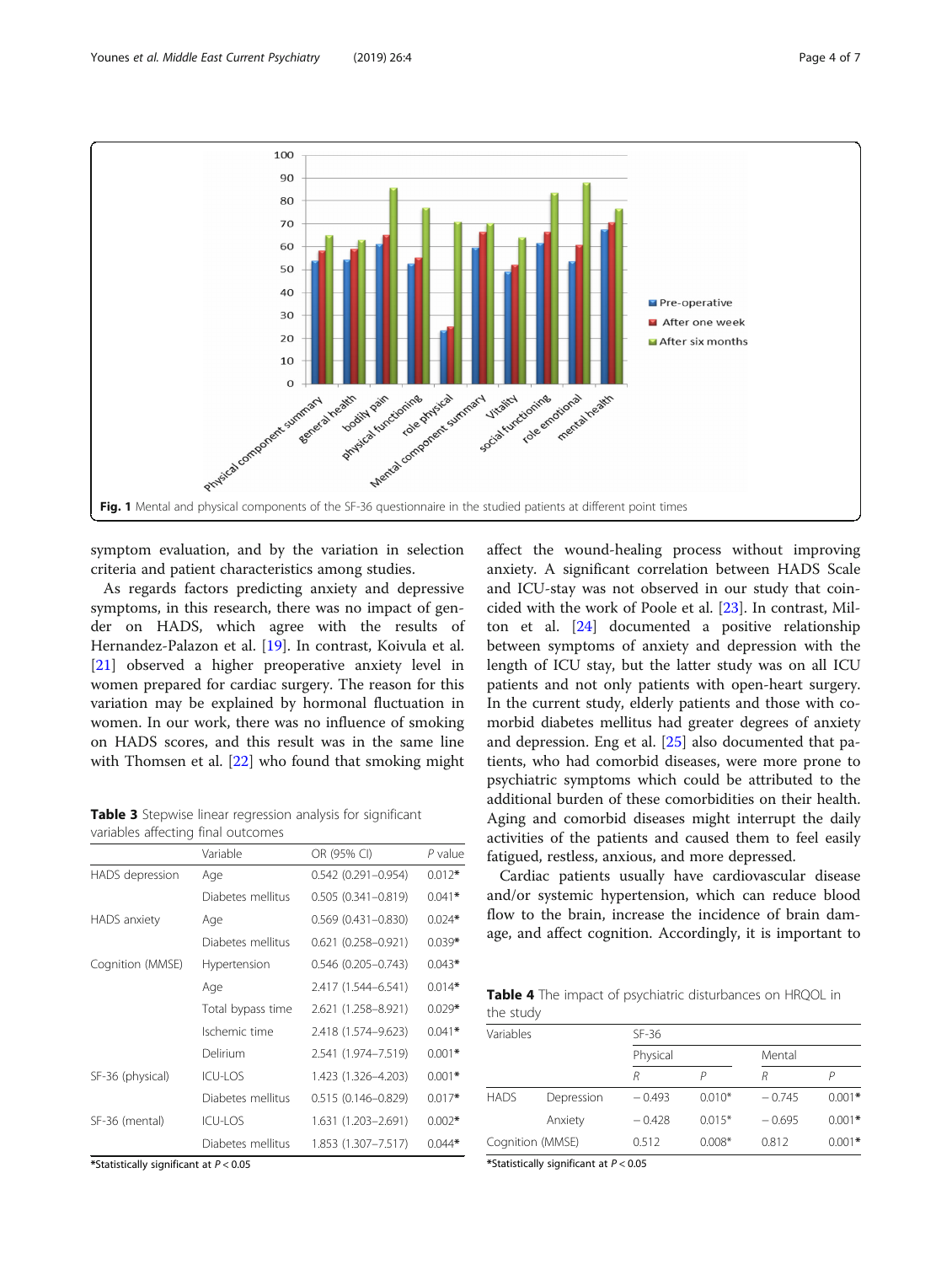evaluate cognitive performance in the patients before and after open-heart operations [[26\]](#page-6-0). The current study observed a significant postoperative cognitive decline (POCD) in the studied neuropsychological tests (for attention, verbal memory, and visuospatial memory) during the first postoperative week that improved significantly at the 6-month follow-up. These results were in the same line of Bruce et al. [\[27\]](#page-6-0) who documented that 44% of CABG patients achieved poor results in cognitive assessment in the first week after surgery, and they recovered to their preoperative levels by 8 weeks. They explained the POCD by the effects of mood state, the recovery from anesthesia, and the postoperative pain. Bokeriia et al. [\[28](#page-6-0)] found that about 40% of patients had short-term POCD in the first weeks after cardiac surgery, usually improving few months after discharge. They proposed that the microembolic load at the left and right middle cerebral artery associated with a verbal and nonverbal memory declines respectively.

On the contrary, Knippa et al. [[29](#page-6-0)] found that memory impairment and decreased verbal learning after CABG can persist for months. Newman et al. [\[30](#page-6-0)] documented early improvement in cognitive performance in CABG patients followed by a later cognitive decline (incidence of POCD was 24% at 6 months after operation, and increased to 42% at 5 years). These divergent findings may be related to the longer duration of follow-up or due to the older age of patients of the later studies (mean age in Newman et al. study was 61 years and in Knippa et al. was 67 years) that may be associated with involution changes in brain structure and function, which may affect cognition.

As regards predictors affecting cognitive functions, this research found no significant differences in cognitive performance between male and female patients and also between smokers and non-smokers. These results were in the same line with many of previous studies [[26](#page-6-0), [31,](#page-6-0) [32](#page-6-0)]. In our work, we found no role for ICU-LOS on cognition as documented also by Harrington et al. [[33\]](#page-6-0). However, we observed that hypertension, age, total bypass time, ischemic time, and delirium were strong predictors of cognitive performance and had a statistically significant inverse correlation with it. Glance et al. [[34\]](#page-6-0) and Tarakji et al. [\[35](#page-6-0)] also reported a strong association between cognitive impairment and comorbid hypertension. Systemic hypertension may lead to structural and functional cerebro-vascular changes responsible for the cognitive deficits. Conversely, in the study of Cormack et al. [\[36](#page-6-0)], hypertension was not a significant predictor of cognitive outcome. Many of previous studies [[28,](#page-6-0) [37](#page-6-0)] agree with our findings that postoperative verbal memory decline was correlated with length of bypass time. In contrast to our study,

Nguyen et al. [[31\]](#page-6-0) observed no differences in cognitive functions between the delirious and non-delirious subjects after 6 to 9 months. This dissimilarity in the reported severity and type of cognitive dysfunction between different studies may be attributed to the difference in: methodology, study population characteristics, the selected definition of cognitive impairment, and the time of postoperative evaluation.

Quality of life is progressively being evaluated as a crucial outcome in patients after open-heart surgery. In our study, the HRQOL had a significant improvement ( $p <$ 0.05) in the first postoperative week, and this improvement was well maintained at the sixth postoperative month. This is in agreement with Sibilitz et al. [[38\]](#page-6-0) who also documented marked improvement on HRQOL at 6-month follow-up after heart valve surgery. Petersen et al. [[5\]](#page-5-0) reported initially significant poor outcomes in HRQOL at the first postoperative week, with gradual improvement up to 6 months after surgery. Many other studies [[36,](#page-6-0) [37](#page-6-0)] reported up to 26.8% and 58.4% nonimprovement rates in physical HRQOL and mental HRQOL respectively within 2 years after coronary intervention. The variation in the results may be explained by the age difference between studies, the application of different methods for assessing QOL, the use of various techniques for statistical analysis, and the dissimilar criteria for classifying patients as improved, remaining stable, or deteriorated. The study of Middel et al. [[39](#page-6-0)] found a decline in HRQOL 6 months after CABG surgery, and they explained their results by the influence of psychiatric disorders and type D personality (negative affectivity and social inhibition) that considered crucial factors for poor outcomes. All these variables were excluded in our study, which could explain our superior results.

When studying predictors affecting HRQOL, the current study established that mental and physical HRQOL was not affected by gender difference and this was in the same line with Diab et al. [[40](#page-6-0)]. On the contrary, Le Grande et al. [\[41](#page-6-0)] reported that female had a decline in postoperative QOL and explained that with poorer emotional state that may affect mental HRQOL. Kurlansky et al. [\[42\]](#page-6-0) found that male sex was correlated with worse HRQOL, but their patients were around 80 years and were undergone isolated CABG. Additionally, our work found no role for cigarette smoking on mental and physical HRQOL as documented also by Hein et al. [[43\]](#page-6-0). Lindsay et al. [[44](#page-6-0)] had an opposite view as they found that smoking affects the HRQOL significantly at long-term follow-up and they deemed that progression of atherosclerosis, particularly in vein grafts, is the cause of their finding.

The ICU-LOS and diabetes mellitus were the significant predictors of mental and physical QOL in our work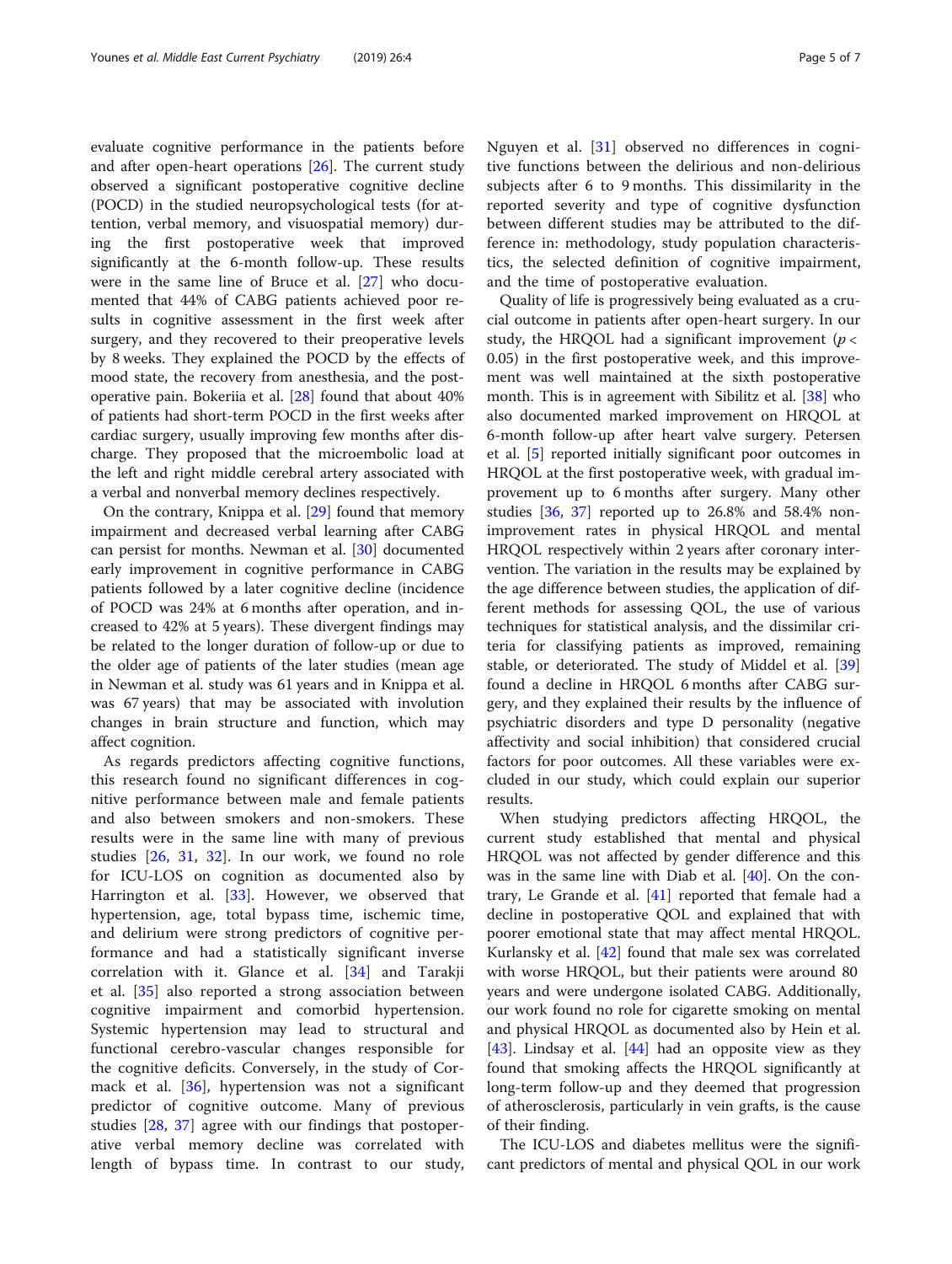<span id="page-5-0"></span>that had a statistically significant inverse correlation with it. Kurlansky et al. [\[42\]](#page-6-0) had the same opinion as they found that diabetes mellitus and postoperative ICU treatment > 3 days and cardiac symptoms > 120 days before the operation have been associated with poor HRQOL. Le Grande et al. [[41\]](#page-6-0) added that certain diseases (as myocardial infarction, atrial fibrillation, chronic heart failure), some demographic factors (as work status), and psychological distress could affect the HQOL. Welke and colleagues [[45](#page-6-0)] found that high body mass index >  $35 \text{ kg/m}^2$ , comorbid chronic obstructive pulmonary disease, and peripheral vascular disease were related to poor HRQOL after CABG, but these variables were not studied in our research.

The current study supports previous findings [\[39](#page-6-0), [46,](#page-6-0) [47](#page-6-0)] that anxiety and depressive symptoms had an adverse impact on physical and mental HRQOL. Furthermore, the decline in cognitive performance of the patients was also associated with poorer HRQOL scores. These findings raise the importance of psychiatric consultation before and after cardiac surgeries to improve functions and shorten recovery time.

## **Limitations**

The main shortcomings of this study are the absence of a control group and the short-term follow-up. Future studies would need to replicate the findings of this work with a larger sample size and with a long-term follow-up to understand the changes in psychiatric profile and cognition performance following heart surgery. Also, comparing the postoperative psychiatric/cognitive profiles of cardiac surgery patients with group of patients receiving prophylactic psychiatric therapy may aid in evaluating the progression of mental function after surgery.

## Conclusions

Anxiety and depressive symptoms, which occurred in 30% and 18% respectively of our patients, had an adverse impact on HRQOL and were gradually improved with time. However, cognitive functions showed early decline followed by improvement at 6 months. These findings raised the importance of psychiatric consultation, pharmacotherapy, and cognitive therapy before and after cardiac surgeries to improve surgical outcomes and to enhance patients' HRQOL. A team of psychiatrists with cardiac surgeons should work together to prevent any psychiatric complications that might associate cardiac surgery.

#### Abbreviations

CABG: Coronary artery bypass grafting; HADS: Hospital anxiety and depression scale; HRQOL: Health-related quality of life; ICU-LOS: Intensive care unit-length of stay; MMSE: Mini-Mental State Examination; POCD: Postoperative cognitive decline; QOL: Quality of life; SF-36: Short Form 36 questionnaire; SPSS: Statistical Program for Social Science; WAIS-IV: Wechsler Adult Intelligence Scale

#### Acknowledgements

We would like to express our deep appreciation to Dr. Ehab Ramadan, Professor of the Neuropsychiatry Department, University of Tanta, Egypt, for his valuable advice throughout the period of the work. We also express our gratitude to the whole medical staff in the Cardiothoracic and Neuropsychiatry departments at Tanta University Hospitals who shared in managing and following-up the patients. Many thanks also to the clinical psychologists, who helped in the psychometric evaluation for the recruited patients.

#### Authors' contributions

All authors certify that the submission to this work is original and that they have reviewed and confirmed the accuracy of the whole manuscript and have approved the final submitted version. OY contributed to the collection and interpretation of data, statistical analysis of the results, drafting of the work, and writing of the manuscript. RA contributed to the design of the work, interpretation of the data, review of the results' analysis, and sharing in the writing, revising, and editing this manuscript. HF contributed to the design of the work, selection of the recruited subjects, interpretation of the data, and revision of the manuscript. GS contributed to the conception and design of the work, interpretation of the data, editing, and critical revision of the manuscript.

#### Funding

This study was self-funded. No funds were received.

#### Availability of data and materials

The datasets used and analyzed during the current study are available from the corresponding author on reasonable request.

#### Ethics approval and consent to participate

The study was approved by the Ethical Research Committee of the Faculty of Medicine, Tanta University. An informed consent was obtained from all participants to be included in this study.

#### Consent for publication

Each of the participants was given a code number, and his anonymity was preserved (his individual person's data was omitted and not included in the submitted manuscript).

#### Competing interests

The authors declare that they have no competing interests.

#### Author details

<sup>1</sup>Department of Psychiatry and Neurology, Faculty of Medicine, Tanta University, Tanta 31527, Egypt. <sup>2</sup>Cardio-Thoracic Surgery Department, Faculty of Medicine, Tanta University, Tanta, Egypt.

## Received: 10 July 2019 Accepted: 9 August 2019 Published online: 17 September 2019

#### References

- 1. Kadoi Y, Goto F (2006) Factors associated with postoperative cognitive dysfunction in patients undergoing cardiac surgery. Surg Today 36(12): 1053–1057
- 2. Mendonca da Cunha DM, Dos Anjos TS, Franca Lisboa GC, Tavares de Mattos MC, Vale CL, de CJ et al (2016) Depressive symptoms in patients with coronary artery disease. Invest Educ Enferm 34(2):323–328
- 3. Oxlad M, Wade TD (2008) Longitudinal risk factors for adverse psychological functioning six months after coronary artery bypass graft surgery. J Health Psychol 13(1):79–92
- 4. Hoyer J, Eifert GH, Einsle F, Zimmermann K, Krauss S, Knaut M et al (2008) Heart-focused anxiety before and after cardiac surgery. J Psychosom Res 64(3):291–297
- 5. Petersen J, Vettorazzi E, Winter L, Schmied W, Kindermann I, Schafers HJ (2016) Physical and mental recovery after conventional aortic valve surgery. J Thorac Cardiovasc Surg 152(6):1549–1556
- 6. McKhann GM, Grega MA, Borowicz LM Jr, Bechamps M, Selnes OA, Baumgartner WA et al (2002) Encephalopathy and stroke after coronary artery bypass grafting: incidence, consequences, and prediction. Arch Neurol 59(9):1422–1428